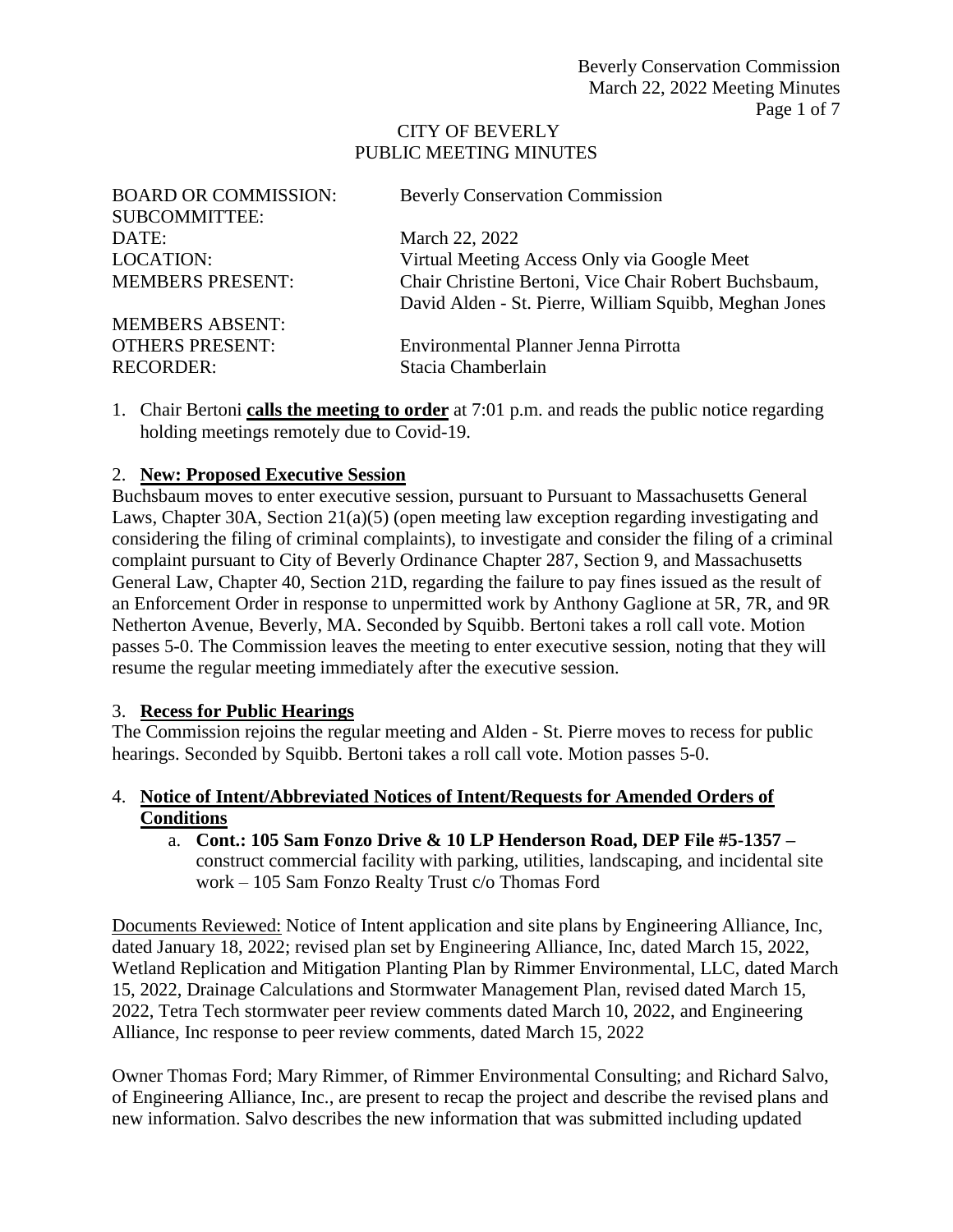landscaping, elimination of the isolated wetland and addition of wetland replication, and noted that they prepared a response to the peer review comments. Rimmer describes the construction sequence relative to the wetland replication area. She describes that the Isolated Vegetated Wetland to be filled is relatively flat with invasive species and has low functional habitat quality. This wetland will be replicated with higher value wetland habitat next to Bordering Vegetated Wetland elsewhere on the site at a 1.5:1 ratio. Rimmer notes the replicated area will be excavated, clean loam added, and the area planted with a mix of native trees, shrubs, and groundcover, with wetland scientist oversight.

Buchsbaum asks about regrading required in the area of the impacted isolated wetland. Rimmer replies that it will be excavated and removed since it contains invasives, and it would be backfilled with clean material at a slightly higher elevation. Bertoni asks about the location of the replicated wetland area. Salvo describes the proposed area, noting that it was selected as that location will require the least amount of regrading. Rimmer notes that there is opportunity for invasives removal also within the larger Bordering Vegetated Wetland. She confirms that the replicated wetland will have associated jurisdictional buffers upon completion. Bertoni asks about timing of the replication, noting it is preferable to complete this in early stages of the work. Rimmer agrees that it could be a condition of the project. Ford confirms that the construction of the detention basin and wetland replication is included in the construction bid package for the first phase of the work. Bertoni asks about stormwater management during construction of the project. Rimmer says that temporary basins would be used and Salvo says that there is a Stormwater Pollution Prevention Plan in place for this project, including best management practices that would be applied. Pirrotta reports that the Engineering Department reviewed the updated materials and that they had no further comments to provide to the Commission. In response to Buchsbaum's question, Ford notes that the second stream crossing will occur concurrent with other site work. Salvo provides information on the amount of stormwater infiltration and amount and location of fill at the site, and refers the Commission to the impact area tables. Squibb asks about the test pit results and Ford reports that they found sand, as expected. Commissioners discuss what will be done with the open wells on the property; Ford replies that they will be abandoned according to established protocols. In response to Squibb's question, Ford confirmed they could keep the wells that are not covered by the building, accessible for future monitoring as needed.

Bertoni invites comments and questions from members of the public. Mike Petkavich, 60 Trask Street, would like to know how much water will run off onto abutter's properties. Salvo describes that the pitch of the land and roof runoff would be directed away from their properties into detention pond or infiltrated and that it will be an improvement over current conditions. Petkavich asks about construction of a fire road at the rear of the property and Salvo confirms. Randy Wetzel, 76 Trask Street, asks whether the project would cause a slower timing of the water levels to lower after it rains and if there will be any maintenance to the drainage pipe that was observed during the site visit. Bertoni suggests Wetzel direct this request to Ford, as no work on that pipe was proposed as part of this project, but that it would need the Commission's approval. Squibb believes he is referring to the culvert under Trask Street and Jones suggested he follow up with the Department of Public Works regarding this issue. Buchsbaum recommends native species be added for their screening vegetation if possible. Ford confirms the species were selected by the landscape architect based on resistance to deer browsing and fast growth habits.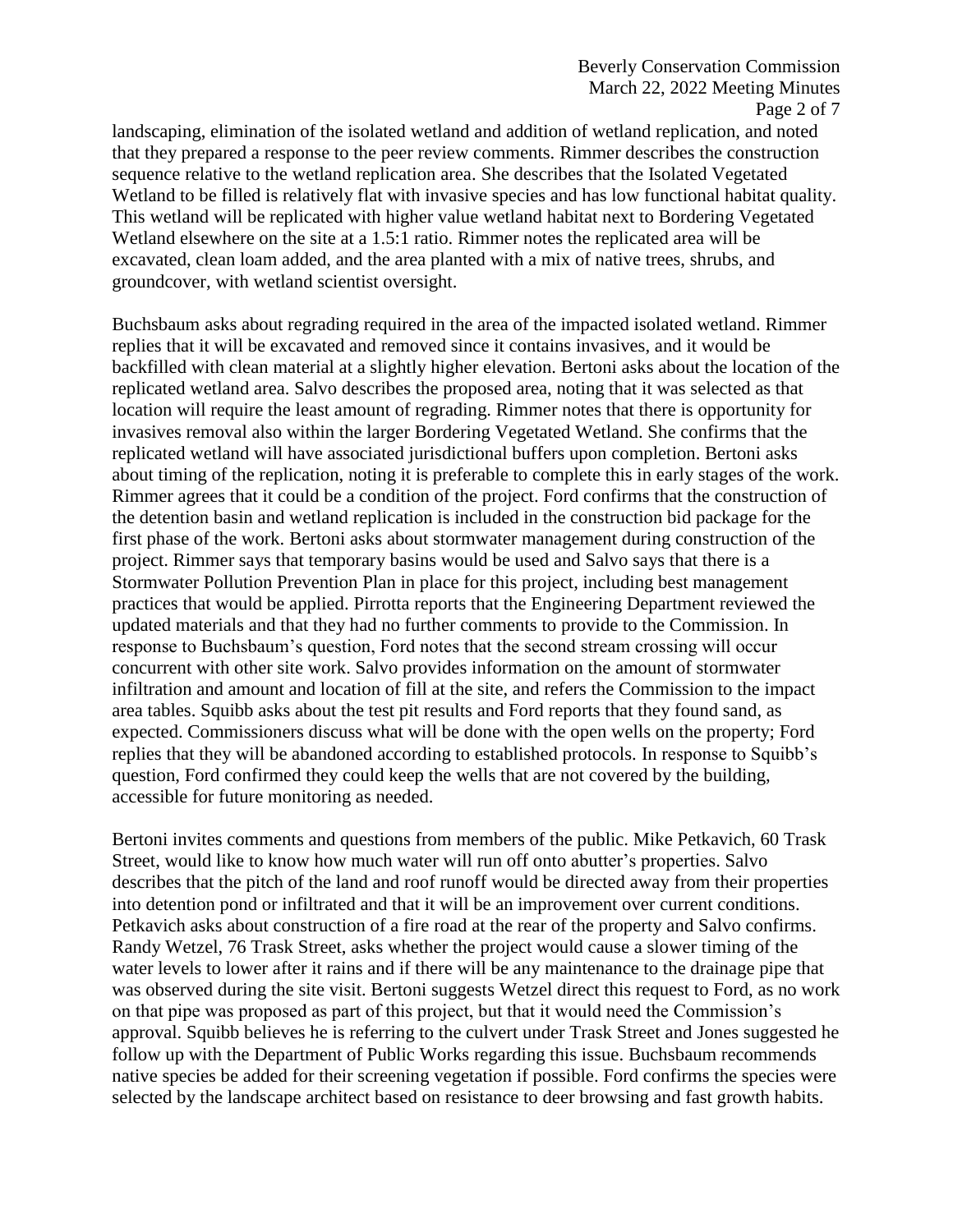There being no further comments or questions, Buchsbaum moves to close the hearing. Seconded by Jones. Bertoni takes a roll call vote. Motion passes 5-0.

b. **Cont.: 3 Pilgrim Heights, DEP File #5-1360 –** construct a building addition with associated appurtenances – Glen Witwicki

Documents Reviewed: Notice of Intent application dated February 14, 2022 and site plan by Griffin Engineering Group revised dated March 21, 2022

Bob Griffin of Griffin Engineering representing the applicant, summarizes the changes made to the plans since the last meeting, including addition of mitigation plantings within an area of lawn next to the bank, removal of yard waste, and addition of riprap in a depression that appears to receive overland flow. Griffin describes that the mitigation plantings and addition of the drywell will result in improved conditions. Bertoni asks about the catch basin in the street and whether that contributes to erosion on the property. Griffin does not believe this is a contributing factor. There are no comments from members of the public. There being no further questions or comments, Alden - St. Pierre moves to close the hearing. Seconded by Buchsbaum. Bertoni takes a roll call vote. Motion passes 5-0.

c. **Cont.: 2 Thaxton Road, DEP File #5-1359 –** construct an in-ground pool, patio, and landscaping – Justin & Emma Galui

Documents Reviewed: Notice of Intent application dated February 14, 2022 and site plan by Griffin Engineering Group revised dated March 21, 2022

Bob Griffin of Griffin Engineering representing the applicant, summarizes revisions to the plan since the last meeting. The homeowner coordinated with their landscape architect to minimize the intrusion of the pool in the 50-Foot No-Build Zone, and relocated the pool equipment and trellis further from the lot line. The fence was moved further away from the wetland, resulting in an additional 260 square feet of restoration from lawn to naturalized area. Bertoni appreciates the revisions and asks about the height of the fence and number of posts. Buchsbaum appreciates that the fenced was moved slightly away from the wetland and the Commission discusses the ability for continued wildlife movement based on the fencing that the owner selected.

Tina Buchs, 4 Thaxton Road, asks about lighting and light pollution. Bertoni confirms the Commission would consider impacts from lighting, however, none was proposed near the wetland. Buchs asks generally about wetland replication and is hopeful that the drywells will work to prevent water from rising at her property. Bertoni confirms that the proposed addition of impervious surface area is being offset by the proposed drywells. Griffin confirms that no wetland replication is proposed, as there is no wetland fill associated with the project and that buffer plantings are proposed. Buchsbaum confirms that 4 Thaxton Road is uphill from the proposed project. There being no further comments or questions, Alden - St. Pierre moves to close the hearing. Seconded by Buchsbaum. Bertoni takes a roll call vote. Motion passes 5-0.

d. **Cont.: 181 Elliott Street, DEP File #5-1353 –** request to amend Order of Conditions – Beverly Commerce Park, LLP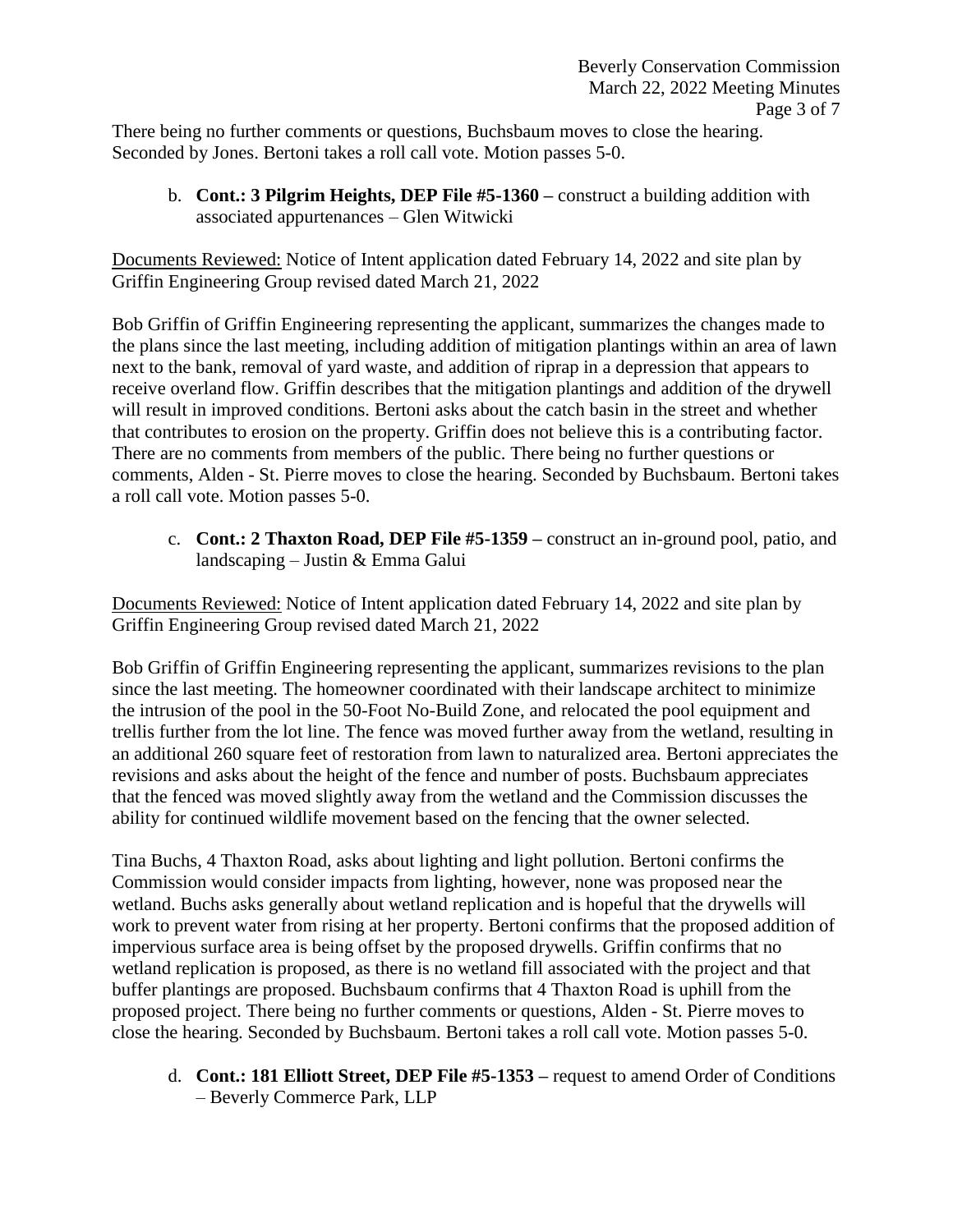Documents Reviewed: Request to Amend the Order of Conditions and site plan by Beverly Commerce Park LLP, dated February 14, 2022

Pirrotta states the Commission received a request from the applicant to continue the hearing without discussion to the next meeting. Squibb moves to continue the hearing to the April 12, 2022 meeting. Seconded by Bertoni. Bertoni takes a roll call vote. Motion passes 5-0.

e. **New: 4 Bridle Path Lane, DEP File #5-1361 –** construct an in-ground pool, deck, and spa, with grading, utility work, and landscaping – Christine Petersen

Documents Reviewed: Notice of Intent application by DeRosa Environmental dated March 7, 2022 and site plan by Eaglebrook Engineering & Survey, LLC dated February 28, 2022

Pirrotta reads the legal notice. Evin Guvendiren of DeRosa Environmental; Ben Minnix of Eaglebrook Engineering; Matt Ulrich of Ulrich Landscape Collaborative; and owner Christine Petersen, are present to discuss the project. Guvendiren gives an overview of the proposed project and describes the locations of the wetland resource areas and their associated buffers. Guvendiren notes there will be an increase in impervious surface area associated with the project and that mitigation will be provided including installation of a rain garden with plantings and conservation of a landscaped area to a naturalized vegetated area to increase habitat value within the buffer. Utilities would be trenched and stabilized the same day and biodegradable silt sock sediment and erosion controls would be used during construction.

Buchsbaum asks about new impervious surface area and the amount of mitigation. Bertoni asks whether the pavers surrounding the pool will be impervious and how the rain garden would accommodate all of the expected stormwater. Guvendiren refers to the stormwater report included with the Notice of Intent and Minnix explains how the runoff will be infiltrated. Minnix describes location of existing ledge and how those portions of the yard were not considered pervious in their drainage calculations. Not all runoff would be directed to the rain garden and there will also be infiltration into the lawn. Buchsbaum and Bertoni would like to hold a site visit. Bertoni asks about alternatives to avoid trenching the utilities and for moving the pool closer to the house. Guvendiren replies that the placement of the pool was designed to minimize impacts and moving it closer to the house would result in more work within the No Build Zone and No Disturbance Zone. Bertoni confirms that no blasting is anticipated and clarifies that access would be required over the existing culvert. There are no comments from members of the public. Commissioners schedule a site visit for March 26, 2022 at 8 a.m. There being no further questions or comments, Buchsbaum moves to continue the hearing to the April 12, 2022 meeting. Seconded by Alden – St. Pierre. Bertoni takes a roll call vote. Motion passes 5-0.

# 5. **Reconvene Regular Meeting**

Buchsbaum moves to reconvene the regular meeting. Seconded by Alden - St. Pierre. Bertoni takes a roll call vote. Motion passes 5-0.

## 6. **Requests for Determination of Applicability**

a. **New: 17 Columbia Road –** replace and expand an existing driveway and remove and rebuild new deck and stairs – Meghan & Michael Jones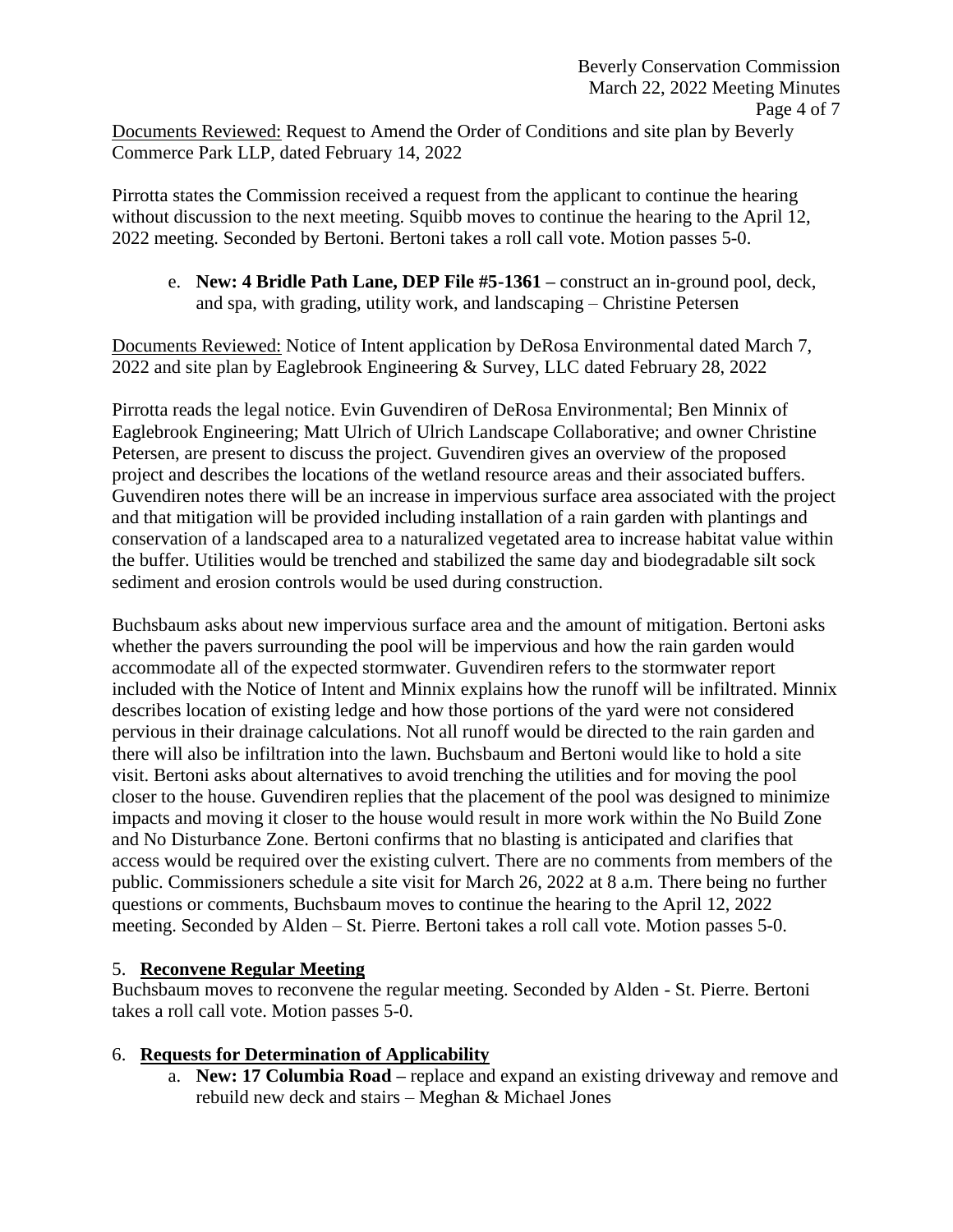Documents Reviewed: Request for Determination of Applicability application and associated attachments, dated March 3, 2022

Jones recuses herself from discussion as a Commissioner. Pirrotta reads the legal notice. Owner Meghan Jones, describes the proposed project including replacing the deck and stairs and paving. She explains how street runoff has led to deterioration of the pavement and she plans to expand a portion of the pavement at the driveway entrance with a 3-inch berm to minimize driveway and yard damage from the cars that turn around at the end of the street. Bertoni asks about the intent of the berm and whether there would be a change in water flow. Jones describes the location of her property and that water would still reach the same wetlands and stream. Buchsbaum asks whether pervious pavement was considered. Jones replies that she considered different alternatives and that pervious pavers are cost prohibitive. The Commission discusses proposed conditions for the project. There being no further questions or comments, Buchsbaum moves to issue a Negative 3 Determination with the conditions as discussed. Seconded by Squibb. Bertoni takes a roll call vote. Motion passes 4-0-1, with Jones abstaining.

## b. **New: 31 Wirling Drive – construct a building addition and deck –** Francis & Lori Gambone

Documents Reviewed: Request for Determination of Applicability application and site plan by Griffin Engineering Group, dated March 7, 2022

Pirrotta reads the public notice. Bob Griffin of Griffin Engineering describes the proposed project including construction of an elevated addition and deck in an area of existing lawn. Griffin confirms the work is not located within the 200-Foot Riverfront Area and that a portion of the work is located within Bordering Land Subject to Flooding, but there will be no fill or change of grade in that area. The project is not located within the 50-Foot No Build Zone. Bertoni asks how runoff would be addressed. Griffin describes that crushed stone would be added beneath the deck and water would infiltrate into the ground as it does today. Griffin suggests that gutters could be directed to the stone under the addition. Squibb asks which direction the roof line is oriented. Bertoni says that the runoff from the addition should not be directed toward the street. Commissioners discuss the proposed conditions for the project and Bertoni requests that Pirrotta hold a pre-construction site visit. There being no further questions or comments, Buchsbaum moves to issue a Negative 2 and 3 Determination, with the conditions as discussed. Seconded by Alden - St. Pierre. Bertoni takes a roll call vote. Motion passes 5-0.

# 7. **Requests for Certificates of Compliance**

a. **New: 50 Dunham Road, DEP File #5-1202 –** relocate existing roadway, remove trees, and associated grading and stormwater BMPs – Dunham Ridge, LLC c/o Damien Savoie

Documents Reviewed: Request for Certificate of Compliance by Cummings Properties, LLC dated March 7, 2022 and as built plan by Alan Engineering, LLC, dated February, 28 2022

Damien Savoie and Steve Drohosky, on behalf of Cummings Properties, LLC representing the applicant are present to request the Commission issue a Certificate of Compliance to close out the project. Savoie notes the project was approved in 2016 and a Minor Modification was issued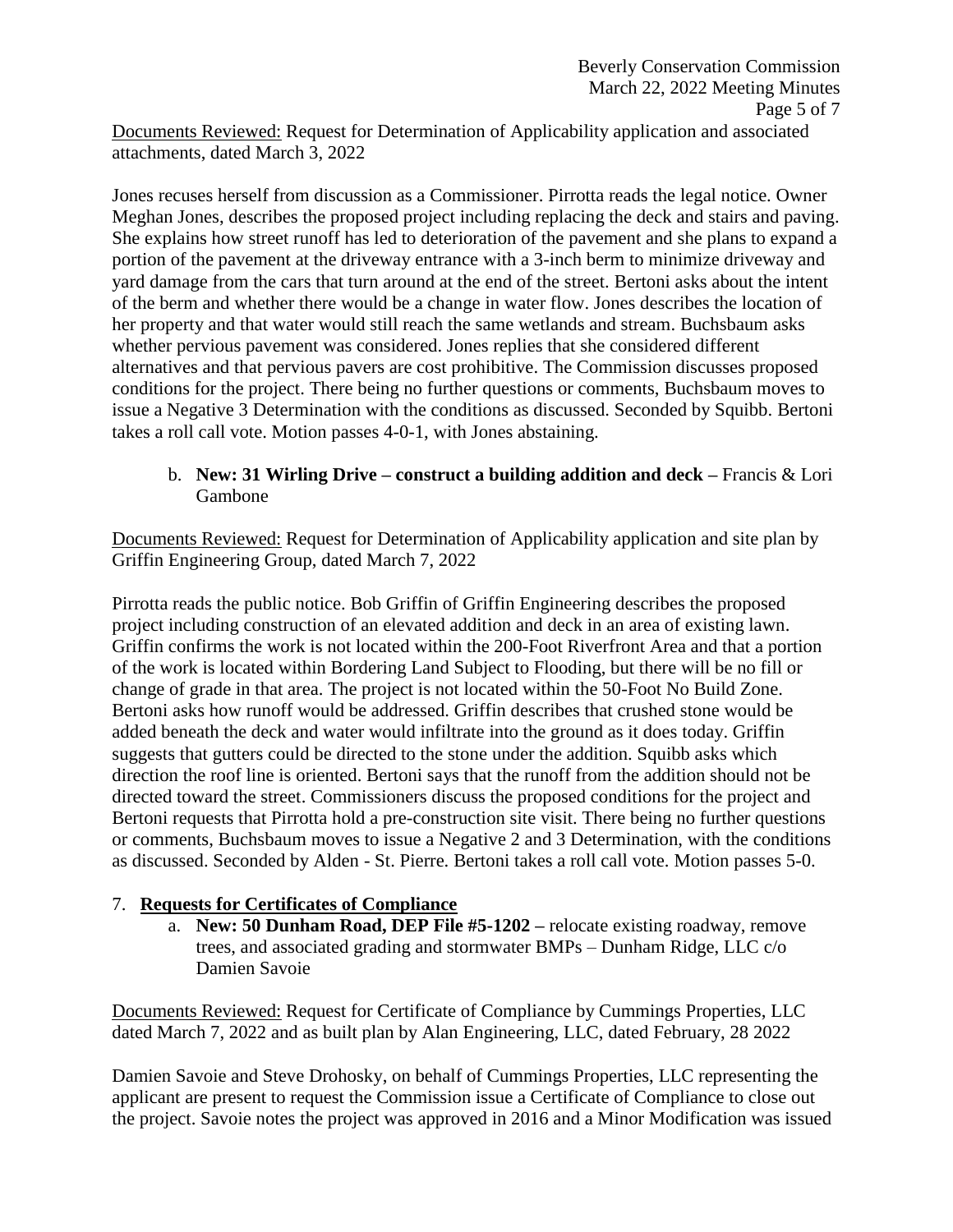in 2017. Bertoni asks if there were any deviations from the approved plans. Savoie replies that the grade of the roadway is approximately 2 feet lower than approved. He explains that this eliminated the need for a riprap slope as previously proposed, since the natural grade serves as a berm. Pirrotta confirms she held a site visit with the applicant and describes the conditions of the property including remnant asphalt and sediment controls. Bertoni requests that they remove the debris on the site. Buchsbaum asks about what was planted in the area of the removed asphalt. Savoie describes the conservation seed mix that was spread. Drohosky agrees they will do their best to remove notable chunks of asphalt debris and sediment controls and confirm with Pirrotta. There being no further comments or questions, Buchsbaum moves to issue a Complete Certificate of Compliance with Perpetual Conditions 37-41, and Special Condition 8. Seconded by Squibb. Bertoni takes a roll call vote. Motion passes 5-0.

## 8. **Old/New/Other Business**

- a. **Enforcement Orders**
	- i. **Cont.: 62 South Terrace**

Documents Reviewed: Enforcement Order dated September 1, 2021, extension request letter, dated March 4, 2022

Bob Griffin of Griffin Engineering, representing the owners, recaps the restoration plan and directives in the Enforcement Order and describes the owners' efforts towards completion and regaining compliance with the expired Order of Conditions. The owners are asking for an extension of time to complete the work and layout a schedule of completion. Griffin clarifies that salt marsh grasses will not be planted per the original plan, as they are unlikely to be successful in a cobble location such as this, as observed at the Commission's previous site visit. Buchsbaum moves to amend the Enforcement Order to extend the date for completion of the restoration plan until June 15, 2022. Seconded by Squibb. Bertoni takes a roll call vote. Motion passes 5-0.

# b. **Potential Violations, If Any i. 344 Old Essex Road**

Pirrotta updates the Commission on this property regarding the storage of vehicles and collapsing garage that was observed at the Commission's site visit at the adjacent property. Pirrotta states she spoke with the Beverly Traffic Sergeant that the broken vehicles have been removed and that the garage has collapsed, adding that has been trying to reach the property owner to discuss with them their intention of removal of the dilapidated garage. Commissioners discuss which City entity might be responsible for enforcing this. Bertoni asks Pirrotta to alert the Building Inspector with their recommendations. Buchsbaum thinks that this effort should be led by the Building Inspector rather than the Commission.

c. **New: Discussion on updated guidance on holding remote and hybrid meetings** Pirrotta updates the Commissioners on the latest state policies for holding meetings. Members decide that they will continue conducting virtual meetings for the time being, as they all believe that hybrid meetings are too complicated and inefficient.

d. **Other: Discussion or Action Items Related to Commission Business, Correspondence, etc. Received/Issued After Publication of Agenda, If Any** i. Buchsbaum asks if the Commission will have a new member soon. Pirrotta updates the